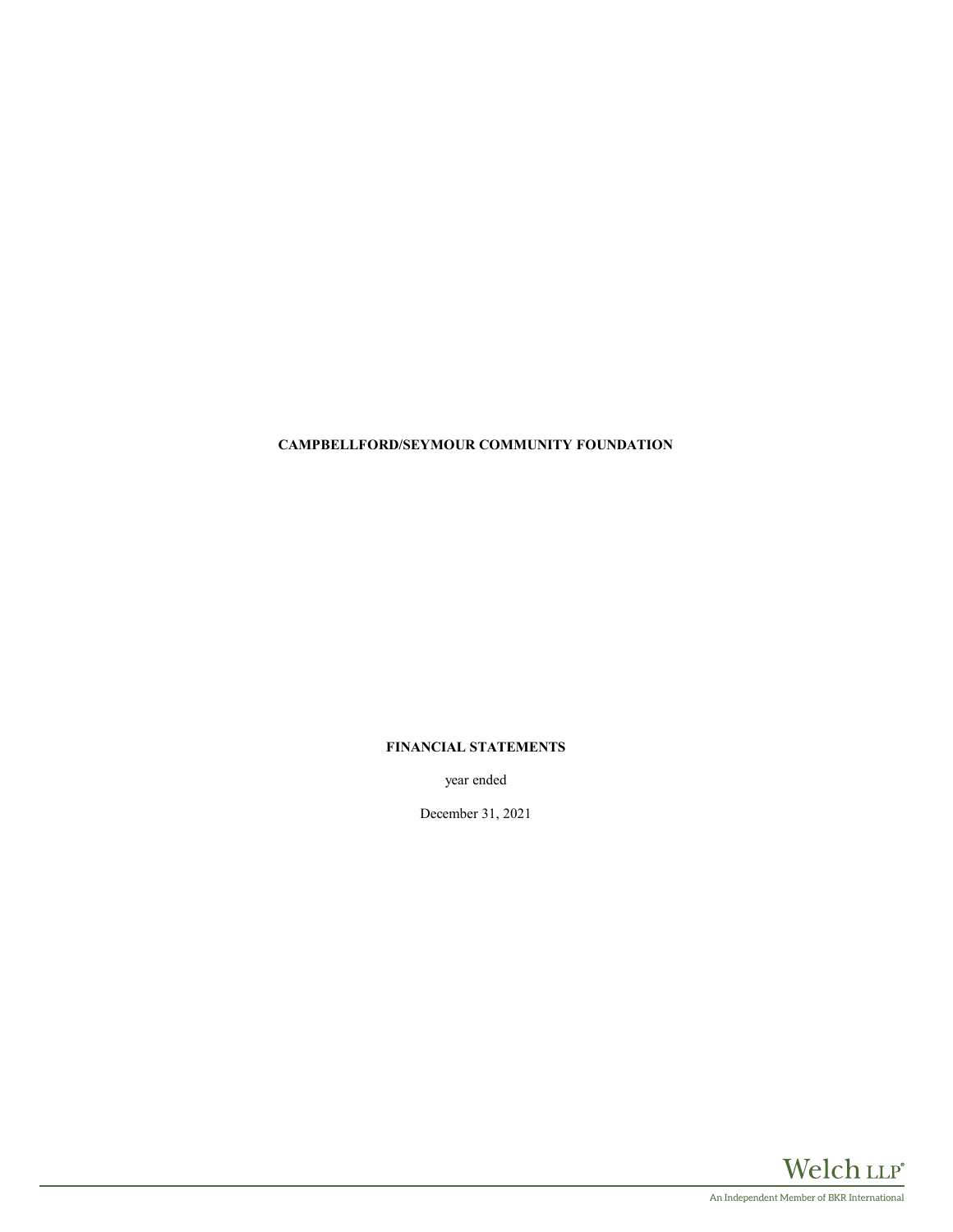# Welch LLP®

#### **INDEPENDENT AUDITOR'S REPORT**

To the Board of Directors of **Campbellford/Seymour Community Foundation (the "Foundation")**

#### **Qualified Opinion**

We have audited the accompanying financial statements of **CAMPBELLFORD/SEYMOUR COMMUNITY FOUNDATION,** which comprise the statement of financial position as at December 31, 2021 and the statements of operations, changes in fund balances and cash flows for the year then ended, and notes to the financial statements, including a summary of significant accounting policies and other explanatory information.

In our opinion, except for the possible effects of the matter described in the Basis for Qualified Opinion section of our report, the accompanying financial statements present fairly, in all material respects, the financial position of the Foundation as at December 31, 2021, and the results of its operations and its cash flows for the years then ended in accordance with Canadian accounting standards for not-for-profit organizations.

## **Basis of Qualified Opinion**

In common with many charitable organizations, the Foundation derives revenue from donations and fundraising, the completeness of which is not susceptible to satisfactory audit verification. Accordingly, verification of these revenues was limited to the amounts recorded in the records of the Foundation. Therefore, we were not able to determine whether any adjustments might be necessary to donations and fundraising revenue, excess of revenues over expenditures, assets and fund balances, and cash flows from operations for the years ended December 31, 2021 and 2020, current assets as at December 31, 2021 and 2020, and net assets as at January 1 and December 31, 2021 for both the 2021 and 2020 years. Our audit opinion on the financials statements for the year ended December 31, 2020 was modified accordingly because of the possible effects of this limitation in scope.

We conducted our audit in accordance with Canadian generally accepted auditing standards. Our responsibilities under those standards are further described in the *Auditor's Responsibilities for the Audit of the Financial Statements* section of our report. We are independent of the Entity in accordance with the ethical requirements that are relevant to our audit of the financial statements in Canada, and we have fulfilled our other ethical responsibilities in accordance with these requirements. We believe that the audit evidence we have obtained is sufficient and appropriate to provide a basis for our qualified audit opinion.

### **Responsibilities of Management and Those Charged with Governance for the Financial Statements**

Management is responsible for the preparation and fair presentation of these financial statements in accordance with Canadian accounting standards for not-for-profit organizations, and for such internal controls as management determines is necessary to enable the preparation of financial statements that are free from material misstatement, whether due to fraud or error.

In preparing the financial statements, management is responsible for assessing the Foundation's ability to continue as a going concern, disclosing, as applicable, matters related to going concern and using the going concern basis of accounting unless management either intends to liquidate the Foundation or to cease operations, or has no realistic alternative but to do so.

Those charged with governance are responsible for overseeing the Foundation's financial reporting process.

Welch LLP - Chartered Professional Accountants 57 Bridge Street East, PO Box 1209 Campbellford, ON K0L 1L0 T: 705.653.3194 F:705.653.1703 W: welchllp.com An Independent Member of BKR International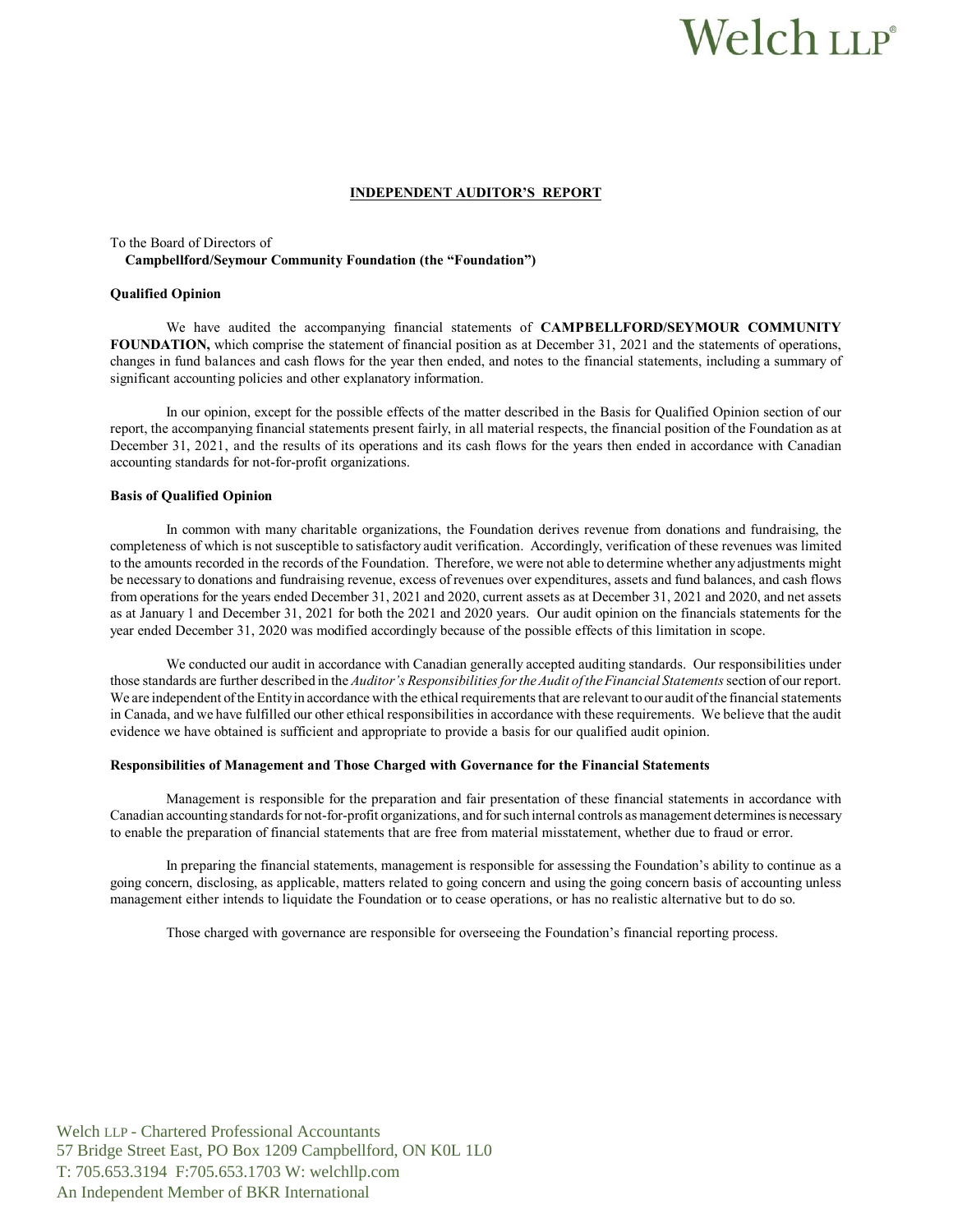#### **Auditor's Responsibility for the Audit of the Financial Statements**

Our objectives are to obtain reasonable assurance about whether the financial statements as a whole are free from material misstatement, whether due to fraud or error, and to issue an auditor's report that includes our opinion. Reasonable assurance is a high level of assurance, but is not a guarantee that an audit conducted in accordance with Canadian generally accepted auditing standards will always detect a material misstatement when it exists. Misstatements can arise from fraud or error and are considered material if, individually or in the aggregate, they could reasonably be expected to influence the economic decisions of users taken on the basis of these financial statements. As part of an audit in accordance with Canadian generally accepted auditing standards, we exercise professional judgment and maintain professional skepticism throughout the audit. We also:

- Identify and assess the risks of material misstatement of the financial statements, whether due to fraud or error, design and perform audit procedures responsive to those risks, and obtain audit evidence that is sufficient and appropriate to provide a basis for our opinion. The risk of not detecting a material misstatement resulting from fraud is higher than for one resulting from error, as fraud may involve collusion, forgery, intentional omissions, misrepresentations, or the override of internal control.
- Obtain an understanding of internal control relevant to the audit in order to design audit procedures that are appropriate in the circumstances, but not for the purpose of expressing an opinion on the effectiveness of the Foundation's internal control.
- Evaluate the appropriateness of accounting policies used and the reasonableness of accounting estimates and related disclosures made by management.
- Conclude on the appropriateness of management's use of the going concern basis of accounting and, based on the audit evidence obtained, whether a material uncertainty exists related to events or conditions that may cast significant doubt on the Foundation's ability to continue as a going concern. If we conclude that a material uncertainty exists, we are required to draw attention in our auditor's report to the related disclosures in the financial statements or, if such disclosures are inadequate, to modify our opinion. Our conclusions are based on the audit evidence obtained up to the date of our auditor's report. However, future events or conditions may cause the Foundation to cease to continue as a going concern.
- Evaluate the overall presentation, structure and content of the financial statements, including the disclosures, and whether the financial statements represent the underlying transactions and events in a manner that achieves fair presentation.

We communicate with those charged with governance regarding, among other matters, the planned scope and timing of the audit and significant audit findings, including any significant deficiencies in internal control that we identify during our audit.

Welch LLP

Trent Hills, Ontario **CHARTERED PROFESSIONAL ACCOUNTANTS** June 2, 2022 **LICENSED PUBLIC ACCOUNTANTS**

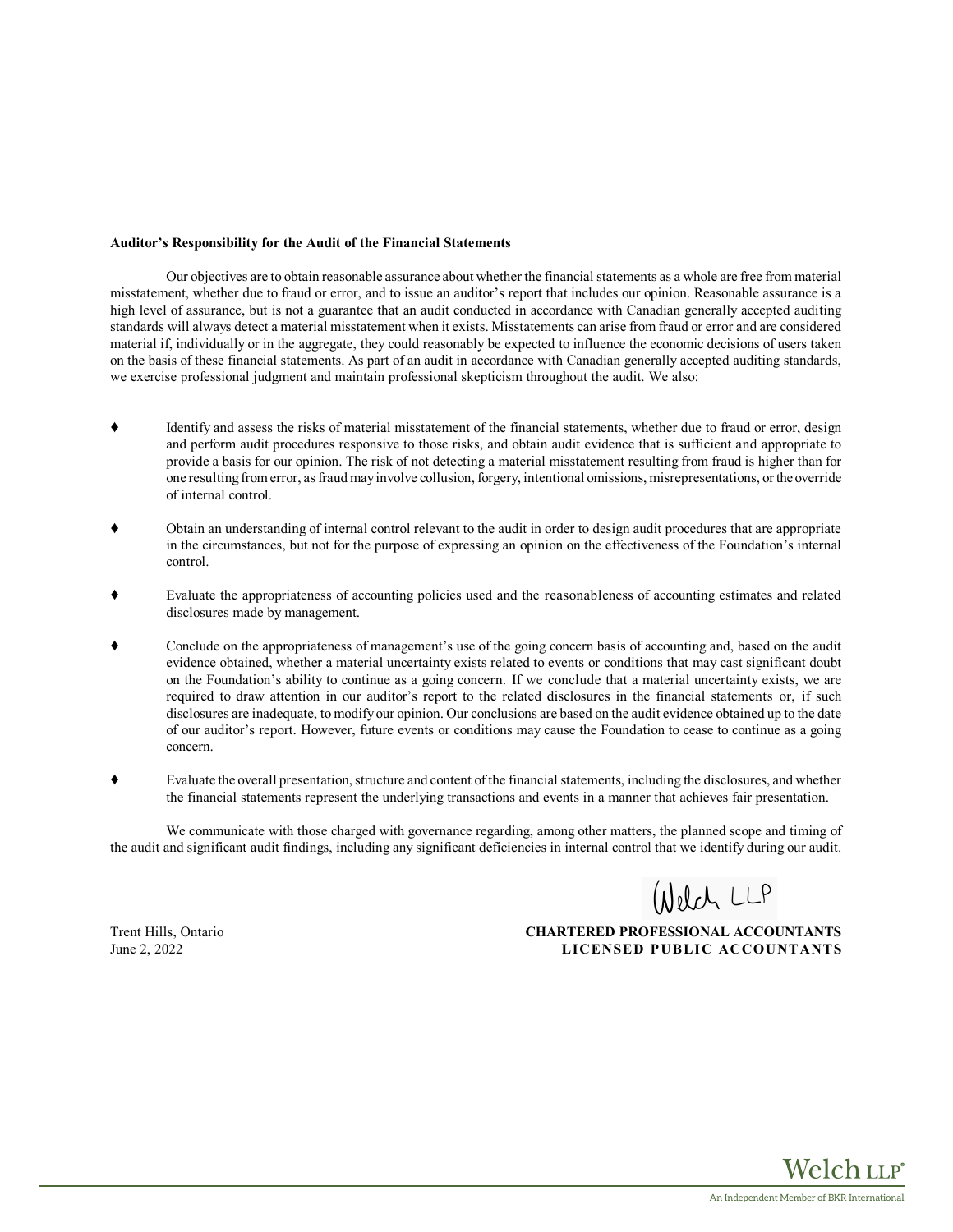(Incorporated as a corporation without share capital under the laws of Canada)

## **STATEMENT OF FINANCIAL POSITION** as at December 31, 2021

|                                                    | 2021      | 2020      |
|----------------------------------------------------|-----------|-----------|
|                                                    | \$        | \$        |
| <b>ASSETS</b>                                      |           |           |
| <b>CURRENT ASSETS</b>                              |           |           |
| Cash                                               | 23,763    | 19,840    |
| Accounts receivable                                | 181       | 339       |
| HST recoverable                                    | 1,477     | 1,415     |
| Prepaid expenses                                   | 3,570     | 1,478     |
|                                                    | 28,991    | 23,072    |
| <b>INVESTMENTS</b> (note 4)                        | 6,881,870 | 6,184,807 |
| <b>CAPITAL ASSETS</b>                              |           |           |
| Land and building                                  | 252,428   | 252,428   |
| Equipment and furniture                            | 46,489    | 44,847    |
| Less: accumulated amortization                     | 120,723   | 111, 159  |
|                                                    | 178,194   | 186,116   |
|                                                    | 7,089,055 | 6,393,995 |
| <b>LIABILITIES AND FUND BALANCES</b>               |           |           |
| <b>CURRENT LIABILITIES</b>                         |           |           |
| Accounts payable and accrued liabilities           | 7,883     | 7,756     |
| Deferred revenue                                   |           | 800       |
|                                                    | 7,883     | 8,556     |
| <b>FUND BALANCES</b>                               |           |           |
| Internally restricted - invested in capital assets | 178,194   | 186,116   |
| Internally restricted - other (note 5)             | 6,821,488 | 6,118,999 |
| Externally restricted (note 5)                     | 72,869    | 72,344    |
| Unrestricted                                       | 8,621     | 7,980     |
|                                                    | 7,081,172 | 6,385,439 |
|                                                    | 7,089,055 | 6,393,995 |

# **ON BEHALF OF THE BOARD**

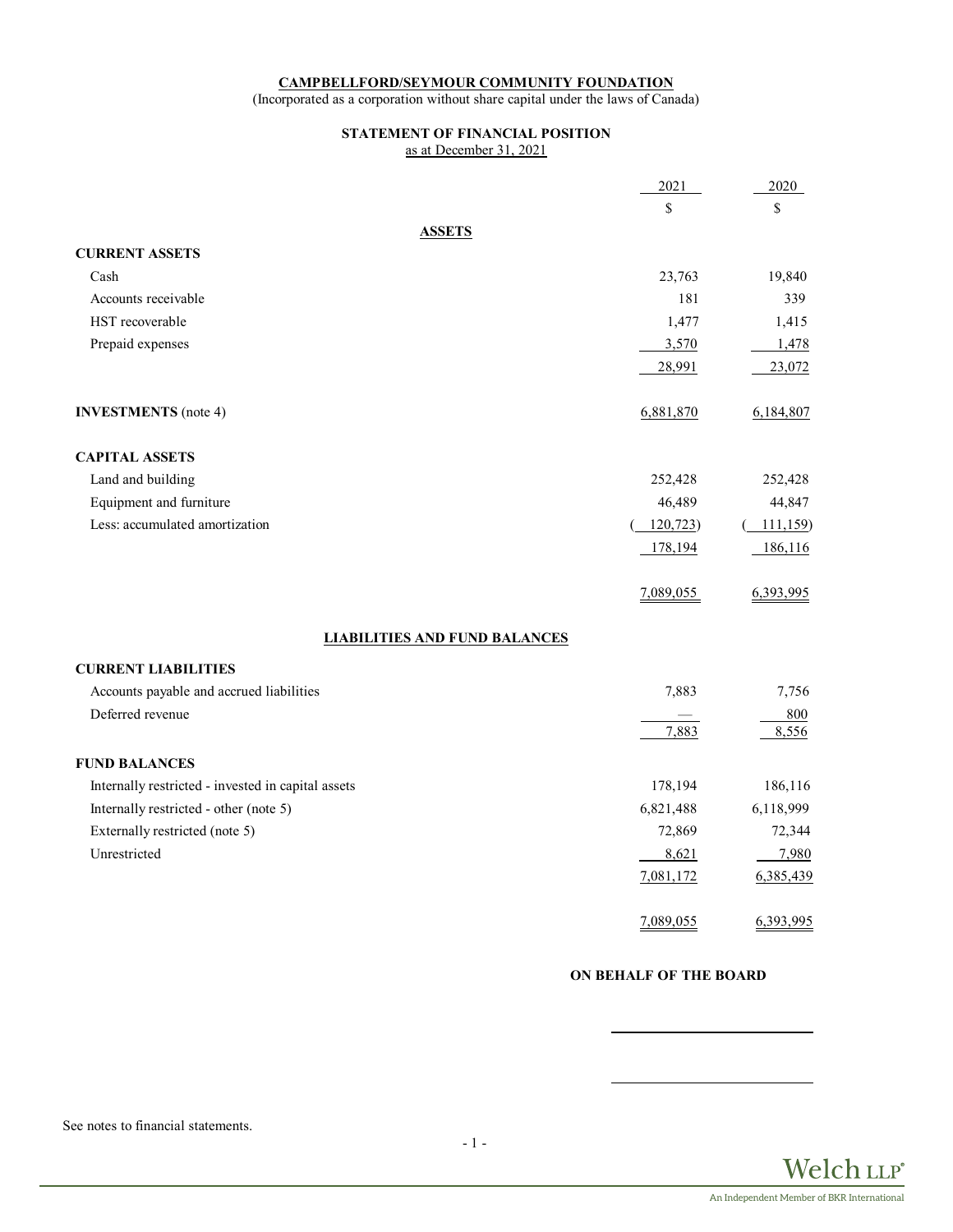## **STATEMENT OF OPERATIONS AND CHANGES IN FUND BALANCES** year ended December 31, 2021

|                                        | General<br>Fund<br>\$ | Community<br>Fund<br>\$ | Municipal<br>Fund<br>\$ | Capital<br>Assets<br>Fund<br>\$ | Endowment<br>Fund<br>\$         | 2021<br>Total<br>\$      | 2020<br>Total<br>\$ |
|----------------------------------------|-----------------------|-------------------------|-------------------------|---------------------------------|---------------------------------|--------------------------|---------------------|
| <b>REVENUES</b>                        |                       |                         |                         |                                 |                                 |                          |                     |
| General contributions                  | 100                   | 669,225                 |                         |                                 | 525                             | 669,850                  | 30,865              |
| Other revenues                         | 13,443                |                         |                         |                                 |                                 | 13,443                   | 25,911              |
| Investment income                      | 191                   |                         |                         |                                 |                                 | 191                      | 155                 |
| Investment gains (note 8)              |                       | 221,313                 | 213,554                 |                                 |                                 | 434,867                  | 186,175             |
|                                        | 13,734                | 890,538                 | 213,554                 |                                 | 525                             | 1,118,351                | 243,106             |
| <b>EXPENDITURES</b>                    |                       |                         |                         |                                 |                                 |                          |                     |
| Amortization                           |                       |                         |                         | 9,564                           |                                 | 9,564                    | 9,832               |
| Board and meeting costs                |                       |                         |                         |                                 |                                 |                          | 491                 |
| Community relations/projects           | 3,277                 |                         |                         |                                 |                                 | 3,277                    | 12,780              |
| Grants - annual                        |                       | 73,180                  | 77,433                  |                                 |                                 | 150,613                  | 135,208             |
| Insurance                              | 3,468                 |                         |                         |                                 |                                 | 3,468                    | 3,344               |
| Investment management fees             |                       | 25,236                  | 24,698                  |                                 |                                 | 49,934                   | 46,933              |
| Marketing and communications           | 5,386                 |                         |                         |                                 |                                 | 5,386                    | 8,421               |
| Memberships                            | 2,122                 |                         |                         |                                 |                                 | 2,122                    | 2,259               |
| Office                                 | 12,833                |                         |                         |                                 |                                 | 12,833                   | 10,467              |
| Professional fees                      | 7,775                 |                         |                         |                                 |                                 | 7,775                    | 8,170               |
| Property taxes                         | 3,113                 |                         |                         |                                 |                                 | 3,113                    | 3,623               |
| Salaries and benefits                  | 170,548               |                         |                         |                                 |                                 | 170,548                  | 165,390             |
| Telephone                              | 3,178                 |                         |                         |                                 |                                 | 3,178                    | 3,127               |
| Training                               | 808                   |                         |                         |                                 |                                 | 808                      |                     |
| Travel                                 |                       |                         |                         |                                 |                                 | $\overline{\phantom{0}}$ | 67                  |
|                                        | 212,508               | 98,416                  | 102,131                 | 9,564                           | $\hspace{0.1mm}-\hspace{0.1mm}$ | 422,619                  | 410,112             |
| <b>EXCESS (DEFICIENCY) OF REVENUES</b> |                       |                         |                         |                                 |                                 |                          |                     |
| <b>OVER EXPENDITURES</b>               | (198, 774)            | 792,122                 | 111,423                 | (9, 564)                        | 525                             | 695,732                  | (167,006)           |
| <b>INTERFUND TRANSFERS</b> (note 6)    | <u>199,415</u>        | (102, 623)              | 98,434)                 | 1,642                           |                                 |                          |                     |
| <b>NET CHANGE IN FUNDS</b>             | 641                   | 689,599                 | 12,989                  | (7,922)                         | 525                             | 695,732                  | (167,006)           |
| FUND BALANCES - beginning of year      | 7,980                 | 2,973,879               | 3,095,121               | 186,116                         | 122,344                         | 6,385,439                | 6,552,445           |
| FUND BALANCES - end of year            | 8,621                 | 3,663,378               | 3,108,110               | 178,194                         | 122,869                         | 7,081,172                | 6,385,439           |

See notes to financial statements.

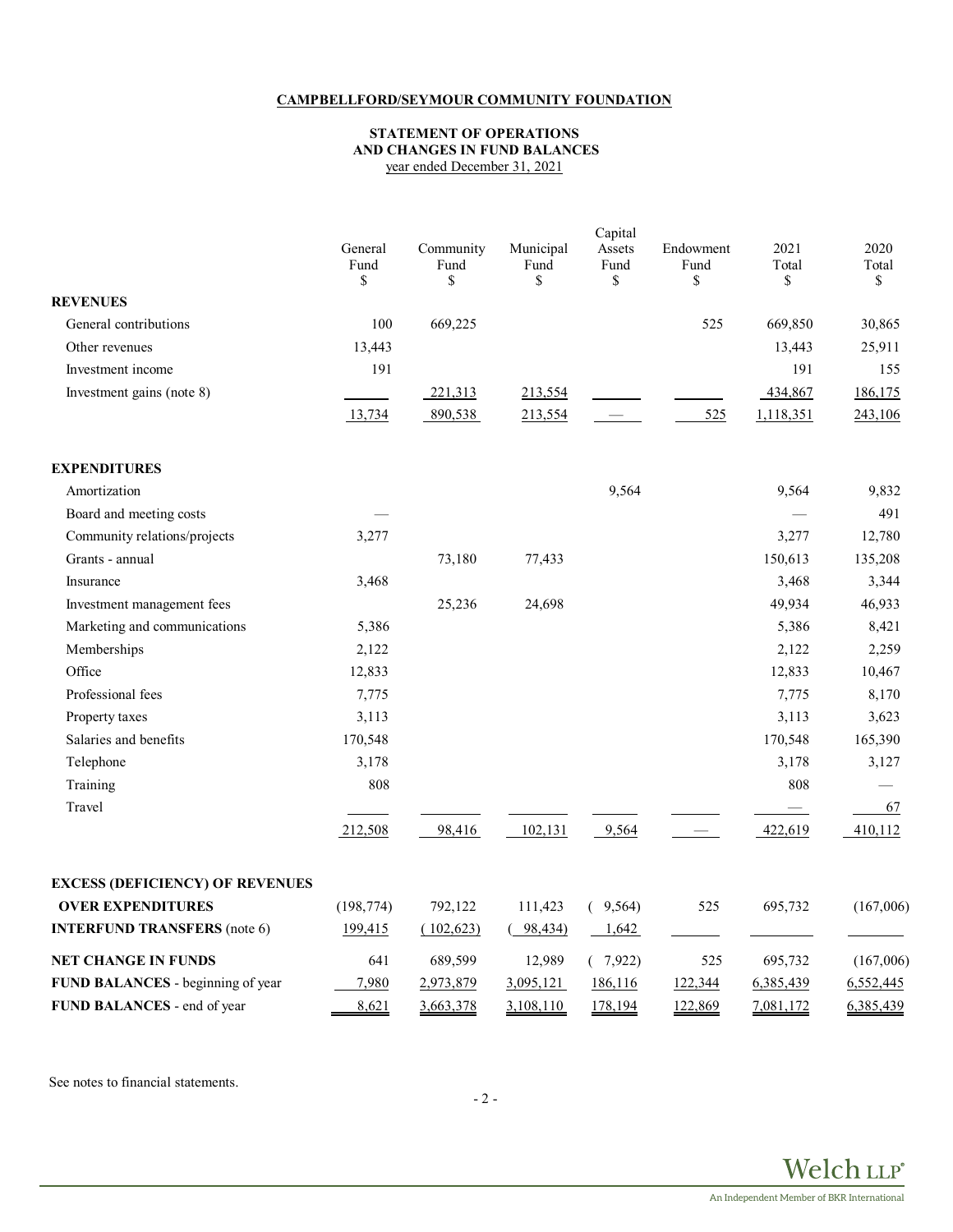## **STATEMENT OF CASH FLOWS** year ended December 31, 2021

|                                        | 2021       | 2020       |
|----------------------------------------|------------|------------|
|                                        | \$         | \$         |
| <b>OPERATING ACTIVITIES</b>            |            |            |
| Excess of revenues over expenditures   | 695,732    | (167,006)  |
| Adjustments for non-cash items         |            |            |
| Amortization of capital assets         | 9,564      | 9,832      |
| (Gain) loss on investments             | (429, 421) | (179, 134) |
|                                        | 275,875    | (336,308)  |
| Net change in non-cash working capital | 2,668)     | 3,156      |
|                                        | 273,207    | 333,152)   |
| <b>INVESTING ACTIVITIES</b>            |            |            |
| Purchase of capital assets             | (1,642)    | 239)       |
|                                        | (1,642)    | 239)       |
| <b>FINANCING ACTIVITIES</b>            |            |            |
| Funds drawn from investments           | 267,642)   | 337,295    |
| NET INCREASE (DECREASE) IN CASH        | 3,923      | 3,904      |
| CASH - beginning of year               | 19,840     | 15,936     |
| CASH - end of year                     | 23,763     | 19,840     |

See notes to financial statements

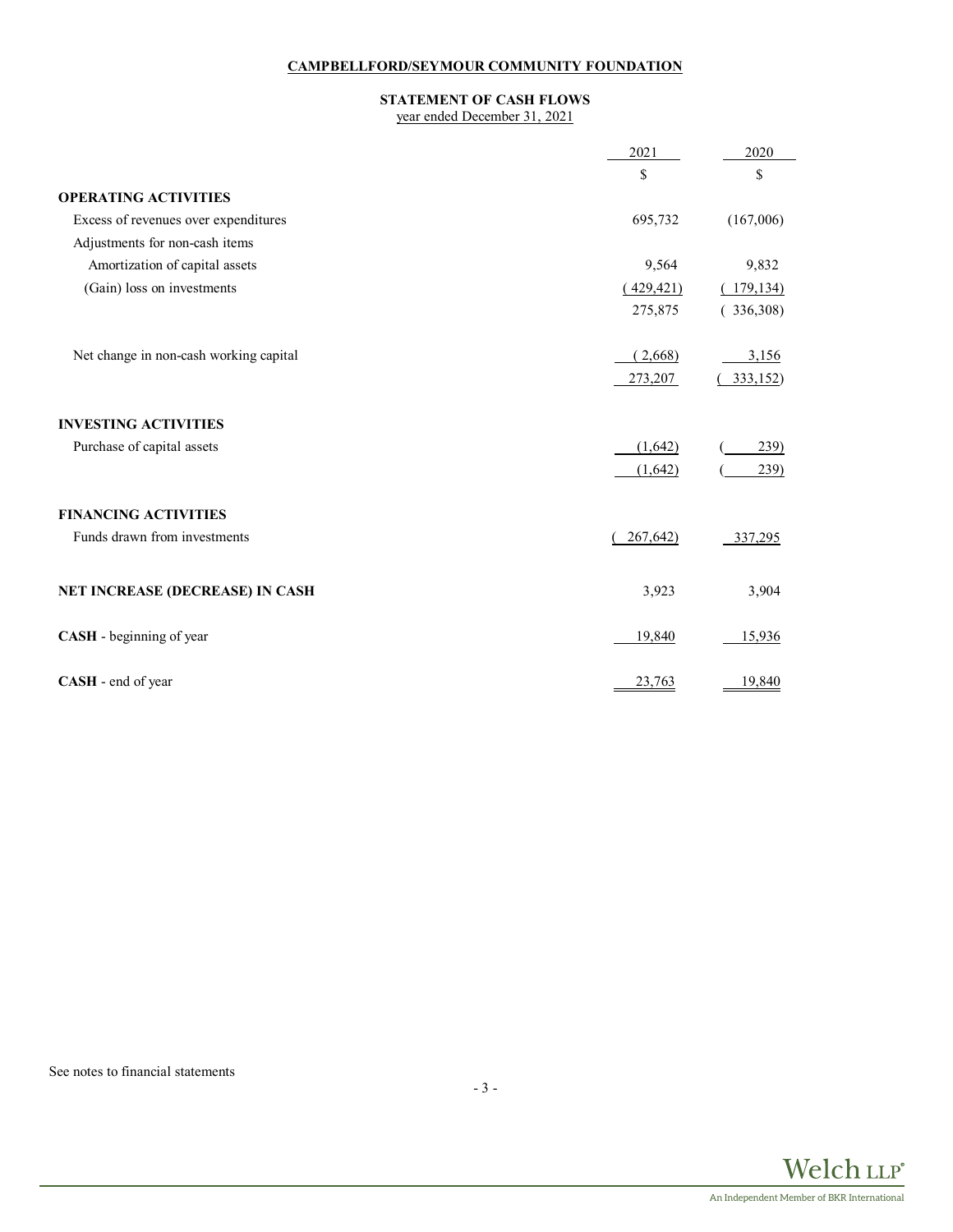## **NOTES TO THE FINANCIAL STATEMENTS** year ended December 31, 2021

# 1. **PURPOSE OF THE ORGANIZATION**

The Campbellford/Seymour Community Foundation was incorporated on January 23, 2001 under the laws of Canada as a corporation without share capital, and registered as a charitable organization under the Income Tax Act on the same date. The Foundation was continued under the Canada Not-for-profit Corporations Act on October 8, 2014. The Foundation provides grants within the Campbellford/Seymour area to support educational programs, promote and advance social and health programs, support and advance awareness of community and local heritage traditions, support innovative approaches to community based management and stewardship of land, natural resources and the environment, and support other complementary purposes of a charitable nature.

## 2. **SIGNIFICANT ACCOUNTING POLICIES**

These financial statements have been prepared in accordance with Canadian accounting standards for not-for-profit organizations and include the following significant accounting policies:

## Fund Accounting

The Foundation uses the restricted fund method of accounting for contributions.

The General Fund accounts for the foundation's grant delivery and administrative activities. This fund reports unrestricted resources and restricted operating grants.

The Community and Municipal Funds report restricted resources that are to be used for grant giving purposes.

The Capital Assets Fund reports the assets, liabilities, revenues and expenses related to the foundation's capital assets.

The Endowment Fund reports non-expendable resources, the income from which is to be used for children and youth in recreation following the guidelines for the Ontario Endowment for Children and Youth in Recreation, arts and crafts activities, and environmental programs in the community.

## Financial Instruments

The Foundation has initially measured its financial instruments and financial liabilities at fair value adjusted by transaction costs in the case where a financial asset or liability is subsequently measured at amortized cost. The foundation subsequently measures all of its financial assets and financial liabilities at amortized cost except for cash and investments which are quoted in an active market, which are measured at fair value. Transaction costs associated with the acquisition and disposal of investments are expensed when incurred.

Financial assets measured at amortized cost include accounts receivable and bonds held as investments.

Financial liabilities measured at amortized cost include accounts payable and accrued liabilities.

## Capital Assets

Purchased capital assets are recorded at cost. Amortization is provided on a straight-line basis on computers and electronic equipment over an estimated useful life of five years, on a straight-line basis over twenty-five years on the building and on a diminishing balance basis of 20% on furniture. Amortization is reported in the Capital Assets Fund.

## Revenue Recognition

Unrestricted contributions are recognized as revenue of the General Fund in the year received.

Restricted contributions related to general operations are recognized as revenue of the General Fund in the year in which the related expenses are incurred.

Contributions, where the donor has required that the principal be held in perpetuity, are recognized as revenue in the Endowment Fund. All other restricted contributions are recognized as revenue of the appropriate fund.

Grant income is recognized in the pertinent fund when it is received.

Investment income earned on Endowment Fund resources is recognized as revenue of the Community Fund.

Investment income earned on Community and Municipal Funds is recognized as revenue in the pertinent fund. Other investment income is recognized as revenue of the General Fund.

Rental income earned is recognized as revenue of the General Fund in the year to which it relates.

The Foundation is permitted, by various agreements, to transfer funds from the Community and Municipal Funds to the General Fund to cover administrative costs.

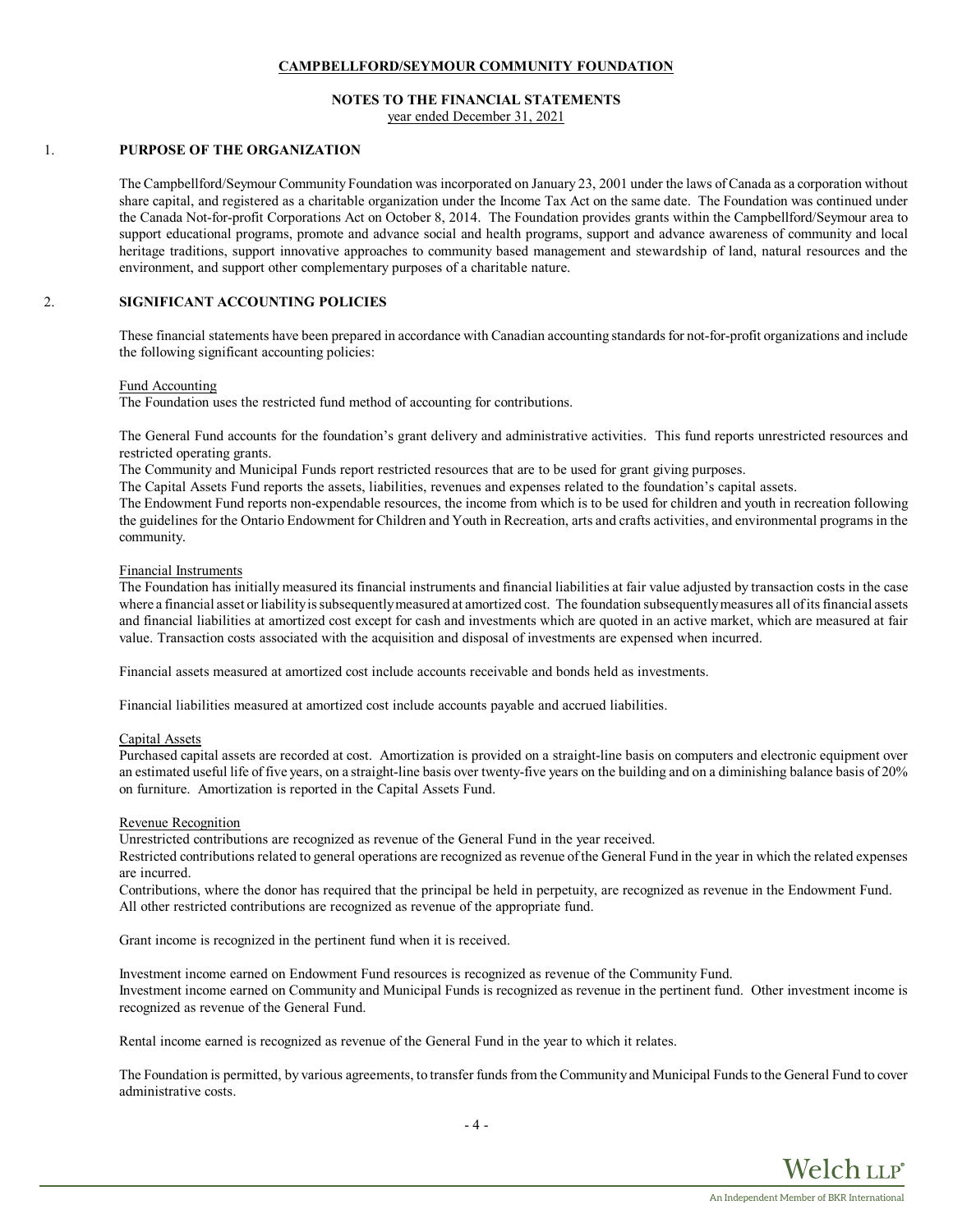### **NOTES TO THE FINANCIAL STATEMENTS** year ended December 31, 2021

## 2. **SIGNIFICANT ACCOUNTING POLICIES** (continued)

#### Contributed Services and Materials

Contributed services are not recognized in the financial statements because of the difficulty of determining their fair value. Contributed materials are recognized in the financial statements only if fair value can be reasonably estimated and if the materials are used in the normal course of operations and would otherwise have been purchased.

### Use of Estimates

The preparation of financial statements in conformity with Canadian accounting standards for not-for-profit organizations requires management to make estimates and assumptions that affect the reported amounts of assets and liabilities at the date of the financial statements, and the reported amounts of revenues and expenditures during the reporting period. Actual results could differ from their estimates.

By their nature, these estimates are subject to measurement uncertainty. Management makes accounting estimates when determining the estimated useful life of the capital assets and fair values of investments.

## 3. **FINANCIAL INSTRUMENTS**

The foundation is exposed to risks through its financial instruments as follows:

## Market, currency, interest rate and credit risks

The investments held in the pooled funds with the Toronto Foundation consisted of a mix of cash and fixed income investments, Canadian equities, US equities, and international equity and other strategies at December 31, 2021 with the pooled funds having a total market value of approximately \$300,000,000. The Foundation also holds investments in mutual funds and bonds. The nature of these investments exposes the Foundation to market, currency, interest rate, and credit risks. The Foundation mitigates the risk exposure through its portfolio management plan.

#### Liquidity risk

Liquidity risk is the risk that the Foundation cannot meet its debts when they become due. The Foundation's management manages this risk by reviewing its expected future cash flow requirements.

#### Other risks

Due to the nature of its operations, the Foundation is not exposed to significant other price risks.

#### Changes In Risk

There have been no changes in the Foundation's risk exposures from the prior year.

# 4. **INVESTMENTS**

Investments consist of the following:

|                                    | 2020<br>2021 |           |
|------------------------------------|--------------|-----------|
|                                    | S            | S         |
| Pooled with the Toronto Foundation | 6,609,042    | 5,918,333 |
| Aron Theatre Bonds                 | 100,474      | 97.340    |
| Guaranteed Investment Certificates | 172,354      | 169,134   |
|                                    | 6.881.870    | 6,184,807 |

The Aron Theatre Bonds consist of seven hundred twenty bonds held at a face value of \$100 each. These bonds bear interest at rates ranging from 2.5% to 3.5% and mature between May 1, 2022 and March 10, 2026.

The guaranteed investment certificates have interest rates of 1.30% and 1.35% and are due in October 2022.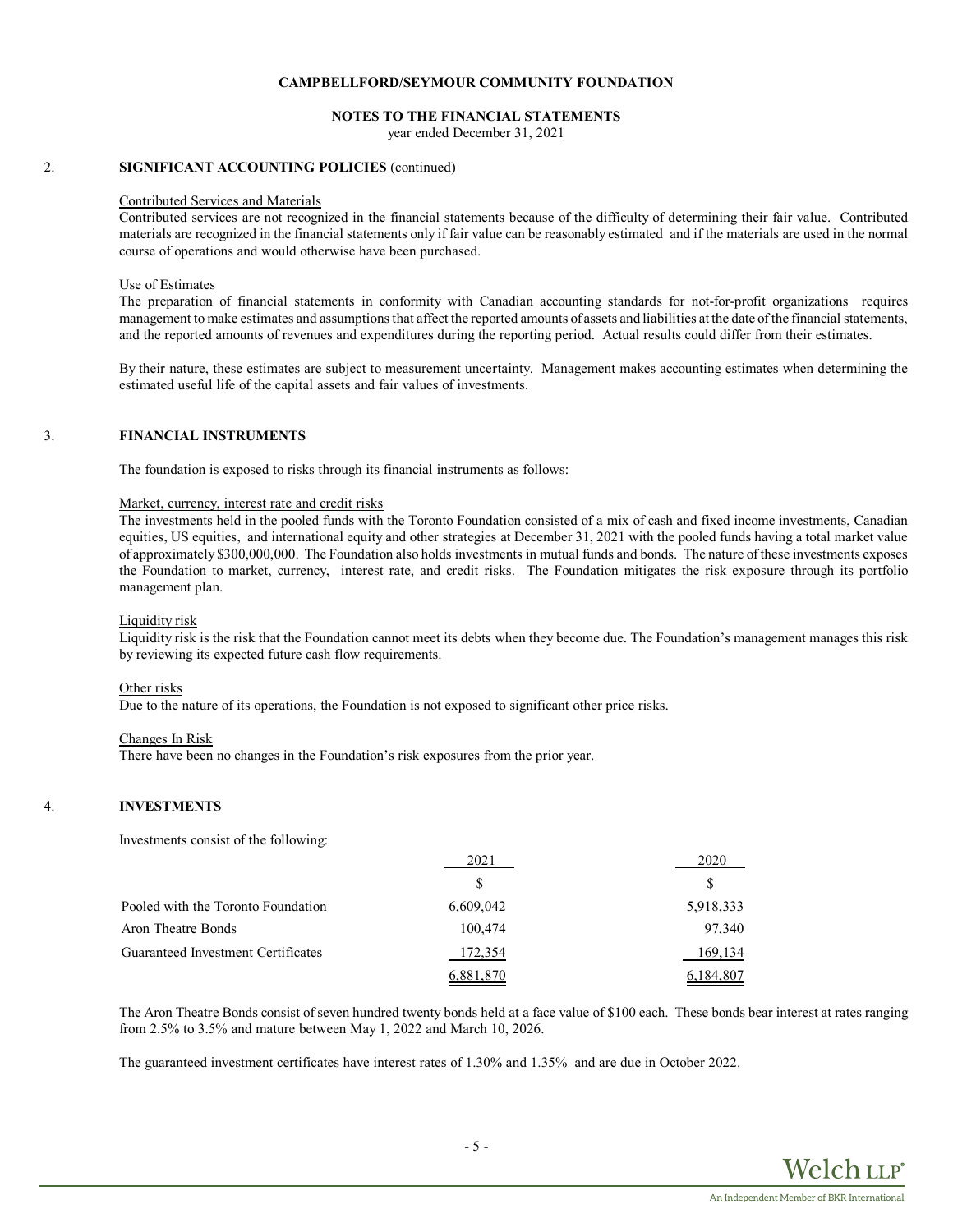## **NOTES TO THE FINANCIAL STATEMENTS** year ended December 31, 2021

# 5. **EXTERNALLY AND INTERNALLY RESTRICTED FUND BALANCES**

Restrictions on funds are as follows:

|                              | Community | Municipal | Endowment | Total     |
|------------------------------|-----------|-----------|-----------|-----------|
| 2021                         | \$        | S         | S         |           |
| <b>Externally Restricted</b> |           |           | 72,869    | 72,869    |
| <b>Internally Restricted</b> | 3,663,378 | 3,108,110 | 50,000    | 6,821,488 |
| Total                        | 3,663,378 | 3,108,110 | 122,869   |           |
|                              | Community | Municipal | Endowment | Total     |
| 2020                         | \$        | S         | \$        | S         |
| <b>Externally Restricted</b> |           |           | 72,344    | 72,344    |
| <b>Internally Restricted</b> | 2,973,878 | 3,095,121 | 50,000    | 6,118,999 |
| Total                        | 2,973,878 | 3,095,121 | 122,344   |           |

Of the net assets restricted for endowment purposes, \$98,642 is subject to restrictions that income is for use in youth related projects. Investment income on the remaining \$24,227 is unrestricted.

A net investment gain of \$5,052 (2020 - \$430 loss) on resources held for endowment has been reported in the Community Fund.

#### 6. **INTERFUND TRANSFERS**

Interfund transfers are made up of the following amounts:

|                                     | General | Community | Municipal | Capital Asset |
|-------------------------------------|---------|-----------|-----------|---------------|
|                                     | Fund    | Fund      | Fund      | Fund          |
|                                     |         | S         |           | \$            |
| Purchase of capital assets          | 1,642)  |           |           | 1,642         |
| Internal charges for administration | 201,057 | 102,623   | 98.434)   |               |
|                                     | 199,415 | 102,623   | 98,434)   | 1,642         |

#### 7. **COMMITMENTS**

The Foundation is party to an investment agreement with the Toronto Foundation. The Foundation is charged fees for the management of investment funds under this agreement. This agreement is automatically renewed in June of each year for one year periods until notice of termination is given.

The Foundation has committed \$500,000 out of the Community Fund and \$1,500,000 out of the Municipal Fund for the Campbellford Recreation and Wellness Centre. Of those commitments, the Foundation still owes \$300,000 from the Community Fund and \$651,594 from the Municipal Fund.

During the year, the Foundation received donations of \$2,400 (2020 - \$2,720) for this purpose. These funds will be transferred to the Municipality to assist in the financing of these projects.